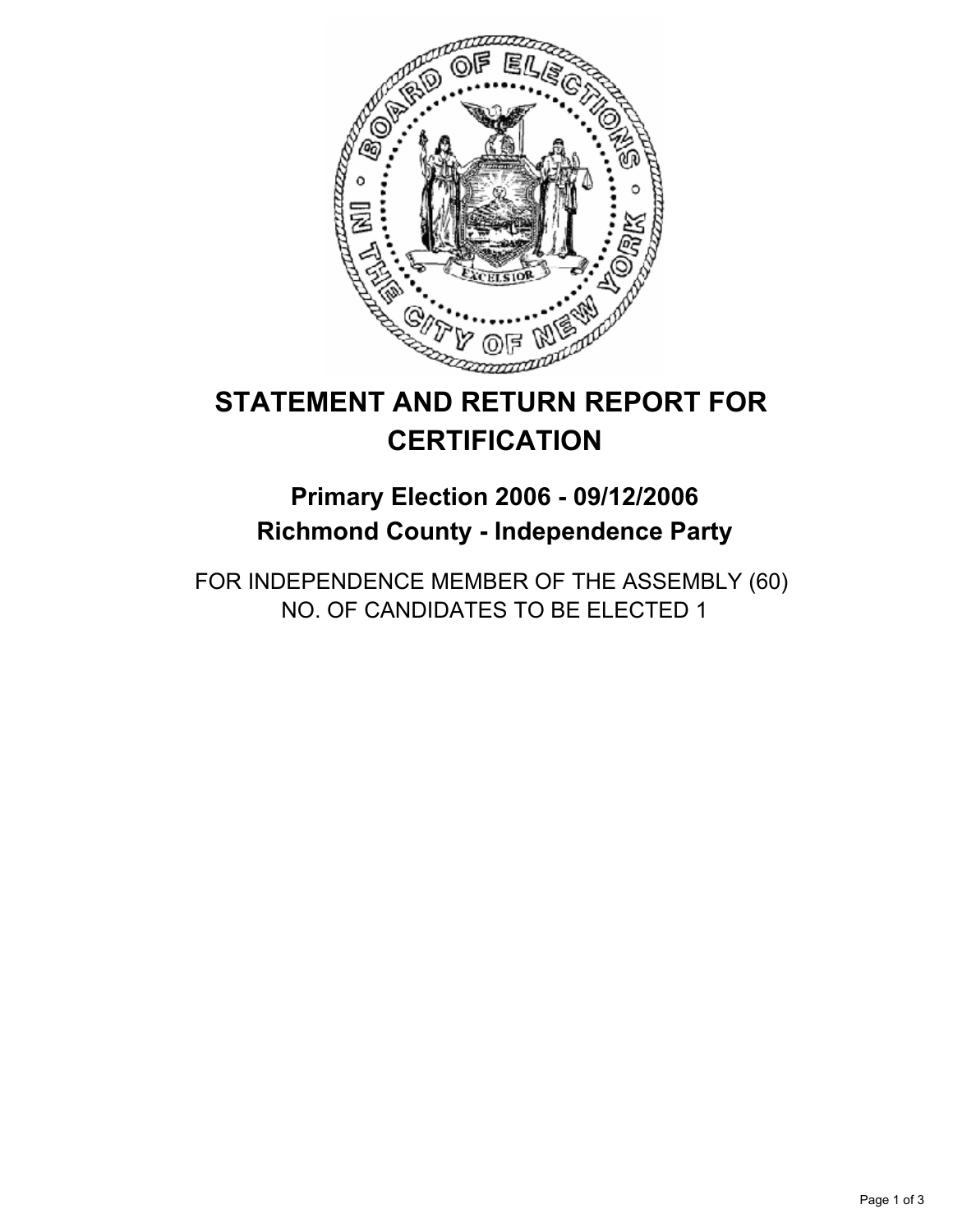## **STATEMENT AND RETURN REPORT FOR CERTIFICATION Primary Election 2006 - 09/12/2006 Richmond County Independence Party**



### FOR INDEPENDENCE MEMBER OF THE ASSEMBLY (60) NO. OF CANDIDATES TO BE ELECTED 1

#### **ASSEMBLY DISTRICT 60**

| <b>EMERGENCY</b>      |    |
|-----------------------|----|
| ABSENTEE/MILITARY     |    |
| <b>AFFIDAVIT</b>      |    |
| D JANELE HYER-SPENCER | 53 |
| <b>TOTAL VOTES</b>    | 53 |